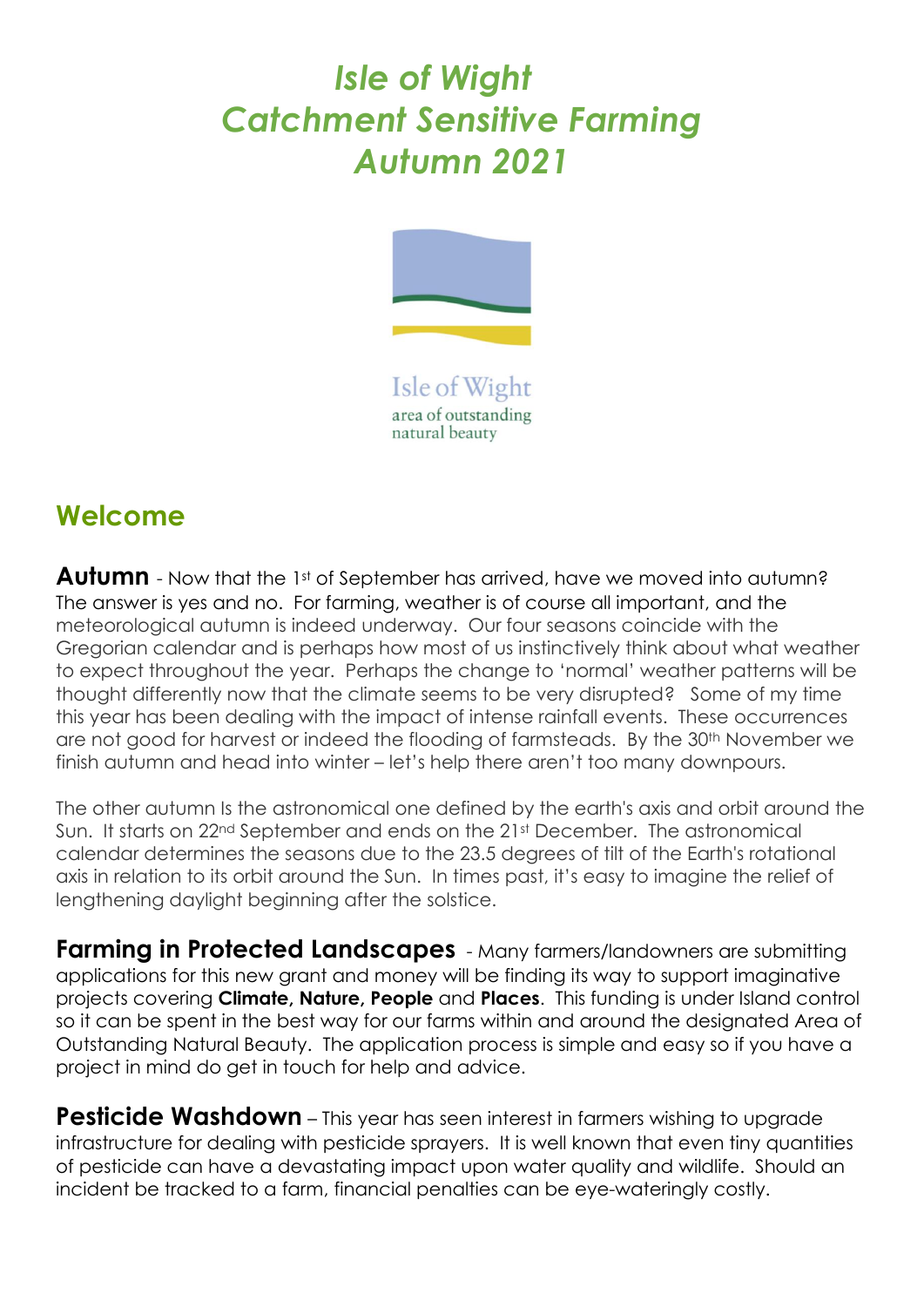Through CSF, a free advisory visit by an external consultancy can be arranged should you have any doubts about your pesticide handling set up. They can provide a report coverina:

- Design detail of, for example, a biobed or biofilter/wash-down facilities
- Positioning of facilities in the Yard

**Other Construction Details:** 

- Biobed mix and materials
- Management of water flow and water storage requirements
- System management and maintenance (including operations in frozen weather)
- Breakdown of estimated costs (higher and lower)

Look out for a forthcoming visit to an Island farm's washdown setup.

CSF can arrange a completely free visit by qualified external consultants to advise on soil and nutrient management planning, slurry/manure handling storage, machinery testing and calibration (fertiliser and manure spreaders), soil sampling and slurry/manure sampling and analysis. Contact us for further details.



This Newsletter is being provided to through a partnership between Natural England and the Isle of Wight Area of Outstanding Natural Beauty (AONB) for the purpose of delivering Catchment Sensitive Farming. The AONB take looking after your data as seriously as we